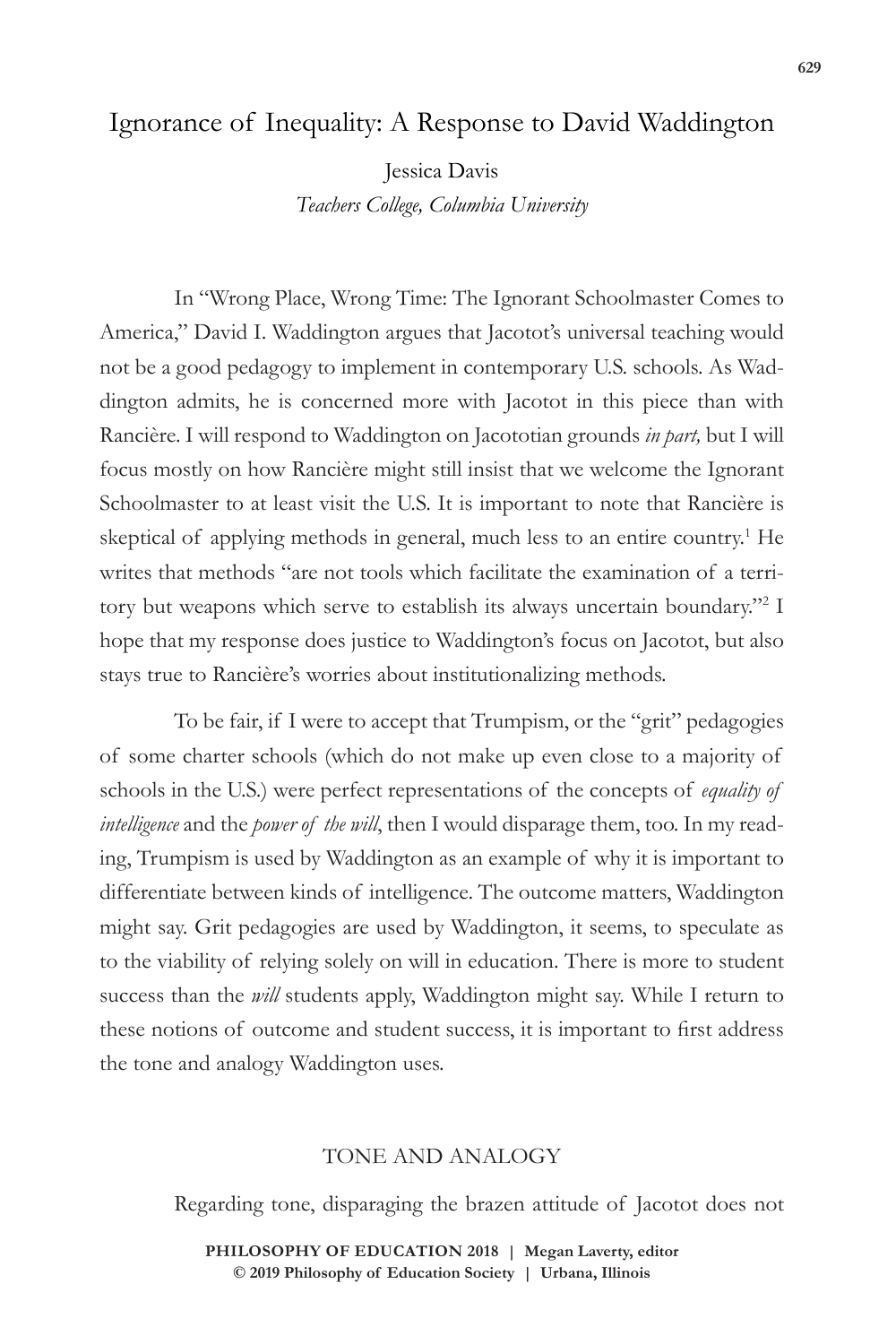interest me, for I don't think I would have gotten very far in my education if I rejected ideas merely on the basis of the bravado with which white male writers articulated them—Rancière included. Regarding analogy, there is one made at the heart of Waddington's critique of Jacotot:

> Not only does Jacotot maintain that intelligence starts out equal, but he also claims that it continues to remain so despite any actions that the person might take. Thus, on this theory, Ta-Nehisi Coates and Donald Trump are perhaps not equally learned, but they are equally intelligent, and if they apply all of their attention to a particular problem (let's say, "Race in America today"), they should be able to achieve the same results eventually.3

There are two layers to this that I would like to respond to.

Firstly, there are different criteria we set for different kinds of problems as well as different kinds of results. The comparison between Coates and Trump here assumes that there is a shared problem and that there are shared desired results, when there are not. There is no race problem for Trump, and for Trump, the ideal results do not amount to the destruction of white supremacy. As such, it is a given that the same 'results' cannot not be reached. Having a text before us in a language we cannot read or speak, and having to learn how to understand and differentiate the words, is more fixed. While we might end up with different interpretations of metaphors within the text, and can never get around the ambiguities of translation, the context or parameters confine us to a reasonably similar set of 'results'—if we are to simply stay within Jacotot's examples of studying the *Telemaque*. For social problems we largely cannot foresee the desired solution, and I do not imagine thus that Jacotot's claim is that for any *type* of given problem, equal intelligences will find *one* solution.

We might put this into the context of a contemporary fourth grade classroom: students don't understand how fractions work, and the goal is for them to understand them. The "problem" assumes the solution. Whether the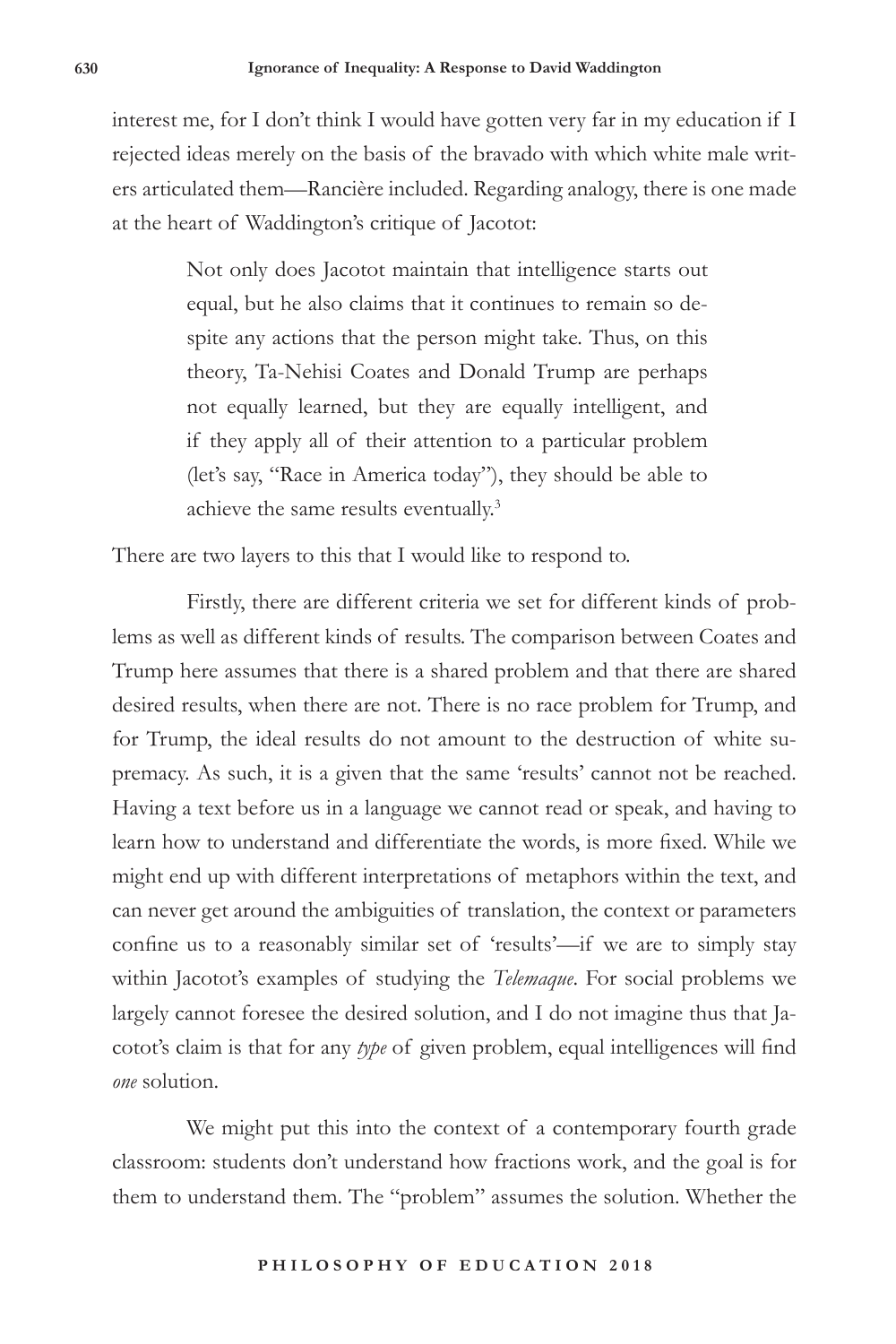## **Jessica Davis 631**

universal teaching method is the most effective in reaching the solution (students understanding fractions), seems separate from whether this can be applied to social issues (such as white supremacy) for which we have yet to find or agree on a solution. However, the social implications of assuming an equality of intelligence, I argue, with Rancière, should be the focus when philosophizing about the Jacototian pedagogy.4 The social implications of teachers and administrators assuming that there is no fundamental difference between their own intelligence and that of their students may not be controllable, but it certainly puts some onus on those in power to treat their power with care.

Returning to Waddington's question about Trump and Coates, the second layer I'd like to respond to is the assumed relationship between intelligence and results. As I've just noted, context—the alleged problem and relative constraints upon the results—is important. Yet Rancière takes major issue with the desire to measure intelligence. Indeed, one of the arguments Jacotot makes about intelligence, that Waddington sites, is that "intelligence" is often used to explain differences in performance, when all that is being explained is that there *are* differences in performance; intelligence does not manifest by itself as something measurable but can only be referred to as a supervening phenomenon. What is really taking place is an *explanation,* resulting in *stultification*. Waddington is not exempt from this tendency either, for he insists that "even if we grant equality of intelligence, he (Jacotot) still has to explain differences in performance somehow."<sup>5</sup> Waddington goes on to ask, "How does one explain the differences between Donald Trump and Ta-Nehisi Coates?"6 We could *explain* this by saying that Trump is just not as intelligent as Coates, but this puts us right back in that "anti-intellectual" camp Waddington is worried about. What we need to look at is the nature of the *police order*, as Rancière would have it, and even U.S. history. Explaining the differences between Coates and Trump by way of an inequality of intelligences only further commits us to the notion that power disparities are substantiated by innate qualities, rather than by social constructs we can and ought to rectify when necessary.

Waddington professes that more Trumpism and more profit-driven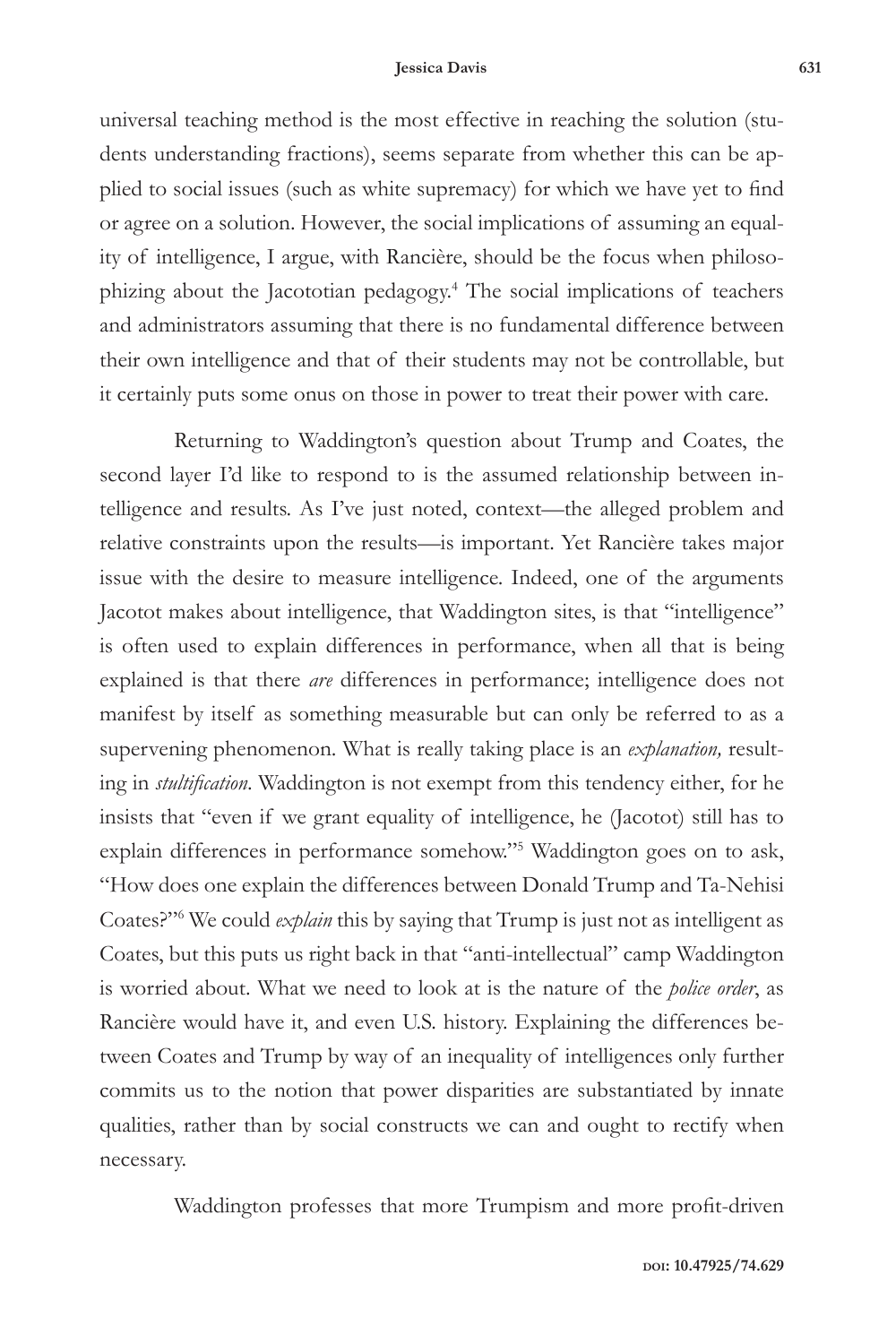gritty charter schools will result from implementation of Jacotot's ideas, presumably because we would apply the strategy of learning the *Telemaque* to all activities in U.S. schools. I object that this analogy is not so simple. It is one thing to argue that everyone could theoretically understand the same book, but it is another to argue that if this pedagogy were applied in schools, we would end up with a homogenous, Trumpy, gritty society—like a really bad nationwide book club. While I would oppose such a book club, I disagree that Jacatotian equality of intelligence and power of the will necessarily leads to Trumpy grittiness. A very important part of the intelligence or will of students is that their power, while equal, is ready for anything. The *outcome* cannot be dictated.

## **CONCLUSION**

Rancière argues that the desire for homogeneity and total equality is naive. There will always be inequality, for indeed, this is the basis of specialization and social organization. Whether this inequality of appearances (social roles/titles) maps on to an inequality of what is actually important (basic needs, fulfillment, self-advocacy, trust, etc.) is Rancière's interest, and he argues that it should not. We are mistaken when we look for explanations of socio-economic disparity in some kind of innate feature within and across individuals. Focusing on fixing or assessing innate features in order to "right" society is dangerous and flawed.

Waddington takes issue with Jacotot's depiction of *the will* as some kind of determining factor in achieving ends. I argue, however, that it is those ends, and not the will, that we ought to focus on. For Jacotot, the ends—at least in the excerpts Waddington cites—were comprehending the *Telemaque*. If we are to insert universal teaching into the ends set by gritty charter schools, some students will inevitably have 'failures of the will,' because schools are premised on evaluation toward set ends. Rancière insists that "there [can be] no social emancipation, and no emancipatory school,"7 so we might argue that the project is failed to begin with, but we cannot conclude that it is the students or teachers who fail; it is the project of schooling, and our notions of